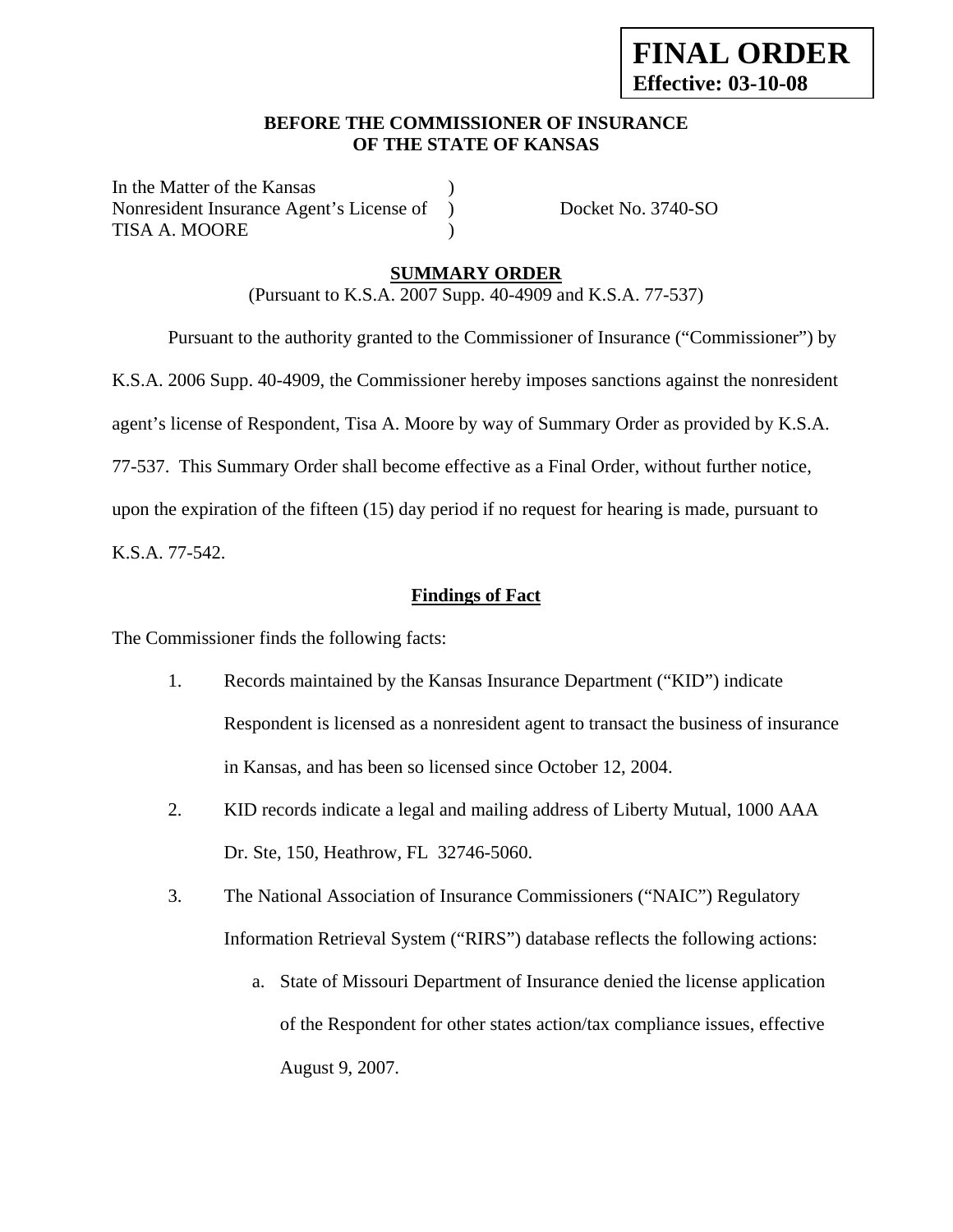- b. State of Wisconsin Department of Insurance denied the license application of Respondent for late or incomplete response, effective November 28, 2006.
- 4. Respondent failed to notify KID of the actions taken by the State of Missouri or the State of Wisconsin until January 11, 2008 in response to a letter from KID.

## **Applicable Law**

- 5. K.S.A. 2006 Supp. 40-4909 states, in pertinent part:
	- (a) The commissioner may deny, suspend, revoke, or refuse renewal of any license issued under this act if the commissioner finds that the applicant or license holder has:
		- (2) Violated
			- (A) Any provision of chapter 40 of the Kansas Statutes Annotated, and amendments thereto, or any rule and regulation promulgated thereunder;
			- (C) any insurance law or regulation of another state;
	- (b) In addition, the commissioner may suspend, revoke or refuse renewal of any license issued under this act if the commissioner finds that the interests of the insurer or the insurable interests of the public are not properly served under such license.
	- (h) in lieu of taking any action under subsection (a), the commissioner may:

 (2) issue an order imposing an administrative penalty up to a maximum of \$500; for each violation … unless such person knew or should have known that the violative act could give rise to disciplinary action under subsection (a). If such person knew or reasonably should have known the violative act could give rise to any disciplinary proceeding … the commissioner may impose a penalty up to a maximum of \$1000 for each violation …

6. KA.R. 40-7-9 states, in pertinent part: Each person licensed in this state as an insurance agent shall report the following to the commissioner of insurance within 30 days of occurrence: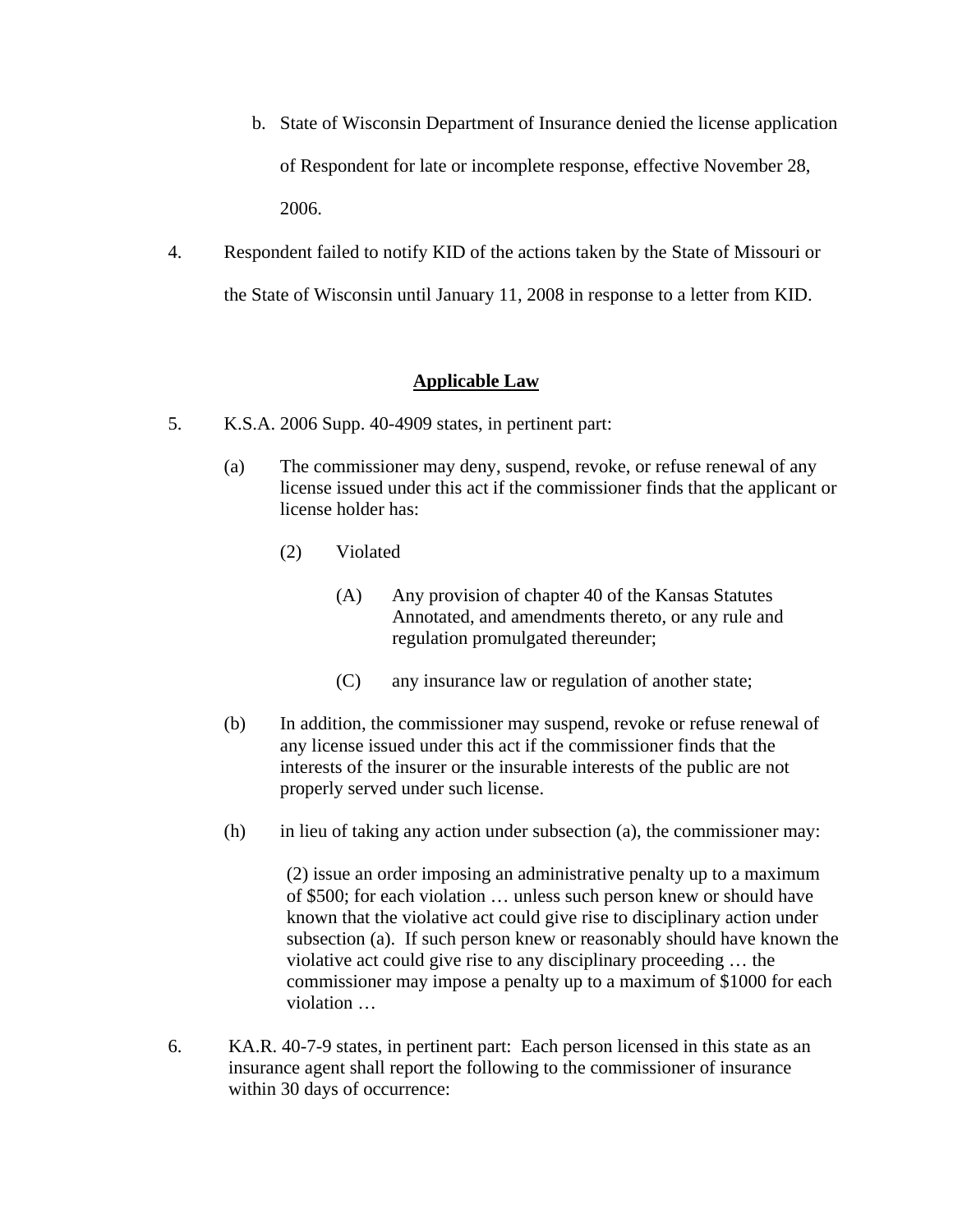(a) Each disciplinary action on the agent's license or licenses by the insurance regulatory agency of any other state or territory of the United States.

#### **Conclusions of Law**

- 7. The Commissioner has jurisdiction over Respondent as well as the subject matter of this proceeding, and such proceeding is held in the public interest.
- 8. The Commissioner finds that Respondent's Kansas license may be revoked because Respondent violated an insurance law or regulation in another state pursuant to K.S.A.  $40-4909(a)(2)(C)$ .
- 9. The Commissioner finds that Ms. Moore violated K.S.A. 2006 Supp. 40-  $4909(a)(2)$ (A) and K.A.R. 40-7-9 by failing to notify the Kansas Insurance Department of the disciplinary action taken by the State of Wisconsin and Missouri Department of Insurance until January 11, 2008.
- 10. The Commissioner, therefore, concludes that good cause exists pursuant to K.S.A. 2006 Supp. 40-4909(a) and (h) to revoke or suspend Respondent's Kansas nonresident insurance agent's license or impose administrative penalties in lieu of revocation.
- 11. The Commissioner concludes that Respondent's insurance agent's license may be revoked for the protection of the insurable interests of the public pursuant to K.S.A. 2006 Supp. 40-4909(b).
- 12. Based on the facts and circumstances set forth herein, it appears that the use of summary proceedings in this matter is appropriate, in accordance with the provisions set forth in K.S.A. 77-537(a), in that the use of summary proceedings does not violate any provision of the law and the protection of the public interest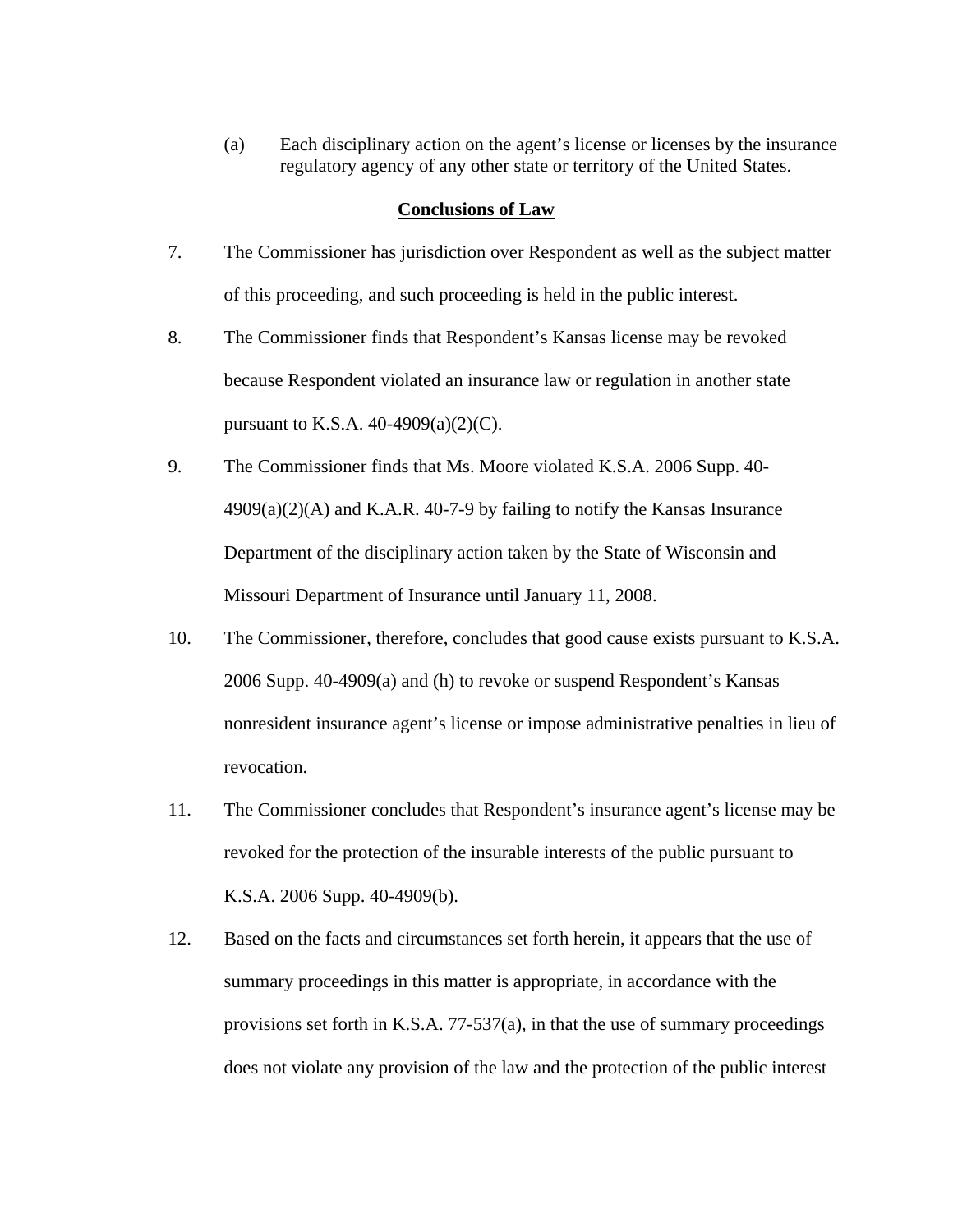does not require KID to give notice and opportunity to participate to persons other than Tisa A. Moore.

### **IT IS THEREFORE ORDERED BY THE COMMISSIONER OF INSURANCE THAT:**

Respondent Tisa A. Moore shall pay an administrative penalty of \$500 for failure to notify KID of another state agency's action and the Kansas nonresident insurance agent's license of Tisa A. Moore is hereby **SUSPENDED on the effective date of this order until such time as the penalty is paid in full.**

### **NOTICE AND OPPORTUNITY FOR HEARING**

Tisa A. Moore, within fifteen (15) days of service of this Summary Order, may file with the Kansas Insurance Department a written request for hearing on this Summary Order, as provided by K.S.A. 77-542. In the event a hearing is requested, such request should be directed to:

> John W. Campbell, General Counsel Kansas Insurance Department 420 S.W.  $9<sup>th</sup>$  Street Topeka, Kansas 66612

Any costs incurred as a result of conducting any administrative hearing shall be assessed against the agent/agency who is the subject of the hearing as provided by K.S.A. 40-4909(f). Costs shall include witness fees, mileage allowances, any costs associated with reproduction of documents which become part of the hearing record, and the expense of making a record of the hearing.

If a hearing is not requested, this Summary Order shall become effective as a Final Order, without further notice, upon the expiration of the fifteen (15) day period for requesting a hearing. The Final Order will constitute final agency action in the matter.